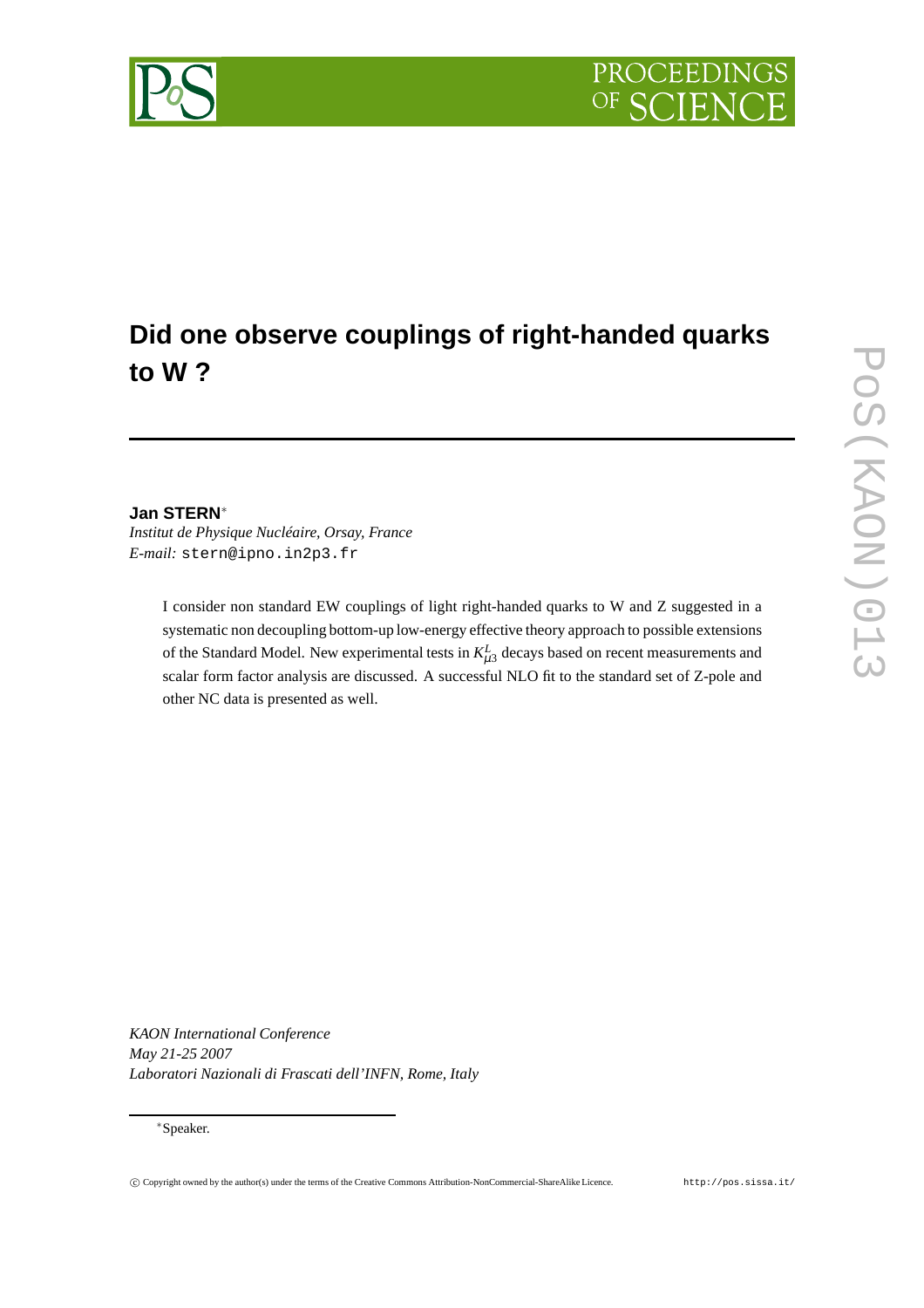## **1. Introduction**

In the Standard Model (SM), right handed fermions do not couple to W and their couplings to Z are proportional to the electric charge. Compelling tests of this feature exist for leptons, whereas for quarks available tests are less conclusive due to the interference with non perturbative QCD effects. Another characteristics of the right-handed sector of the SM is a rather complicated and apriori unexplained spectrum of weak hypercharges. (Since the seventies, the latter has motivated left-right symmetric extensions of the SM [1] which shed a new light on the EW couplings of right handed fermions.) None of the above features of the SM follow from the EW symmetry  $S_{EW}$  $SU(2)_W \times U(1)_Y$ , as long as the latter is spontaneously broken: Indeed, with the help of agents of Symmetry Breaking (Higgs fields), it is possible to construct *SEW* invariant couplings of right handed fermions to W. This fact suggests to look for eventual modifications of the right-handed couplings as a conceivable signal of a non standard EW symmetry breaking. Model independent tests of EWSB require first of all a "bottom-up" Effective Theory approach which starts from the known vertices of the SM and step by step in a low-energy expansion controlled by a **power counting** orders possible non standard effects according to their importance at low energies. Next, it should be specified how the lepton - quark universality could be naturally broken at subleading orders to escape strong experimental constraints concerning leptons.

Such a class of LEETs has been proposed three years ago [2] and further developed and completed later [3]. In this talk, I am going to review the characteristic feature of this class: The appearance at NLO of couplings of right handed quarks to W and modification of their couplings to Z. Then I will comment on first attempts to confront these predictions with experiment [4].

# **2. Not quite Decoupling EW Low Energy Effective Theory (LEET)**

In its minimal version, the LEET contains the naturally light particles of the SM:  $SU(2) \times U(1)$ gauge fields, chiral fermions (including right-handed neutrinos) and the triplet of GBs. For small momenta  $p \ll 4\pi F_W = \Lambda_W \sim 3TeV$ , the effective Lagrangian is written as a low-energy expansion

$$
\mathcal{L}_{eff} = \sum_{d \ge 2} \mathcal{L}_d, \quad \mathcal{L}_d = \mathcal{O}([p/\Lambda_W]^d) \,, \tag{2.1}
$$

where the infrared dimension of a local operator,  $d = n_{\delta} + n_{\rho} + n_{f}/2$  is given by the number of derivatives, the number of gauge couplings and the number of fermion fields. A Feynman diagram with effective vertices  $v=1...$  and with L loops counts at low-energy as  $O(p^d)$ , where

$$
d = 2 + 2L + \sum_{v} (d_v - 2) \tag{2.2}
$$

The LEET is renormalizable order by order in the LE expansion, provided at each order, all terms allowed by symmetries are effectively included in (2.1). In particular, the symmetry of the LEET *S<sub>nat</sub>* ⊃ *S<sub>EW</sub>* must prevent all "unwanted " non standard vertices to appear already at the leading order  $\mathcal{O}(p^2)$ . In a bottom-up approach, the higher symmetry  $S_{nat}$  is unknown apriori (it is the remnant of the not quite decoupled high energy sector of the theory), but it can be inferred requiring that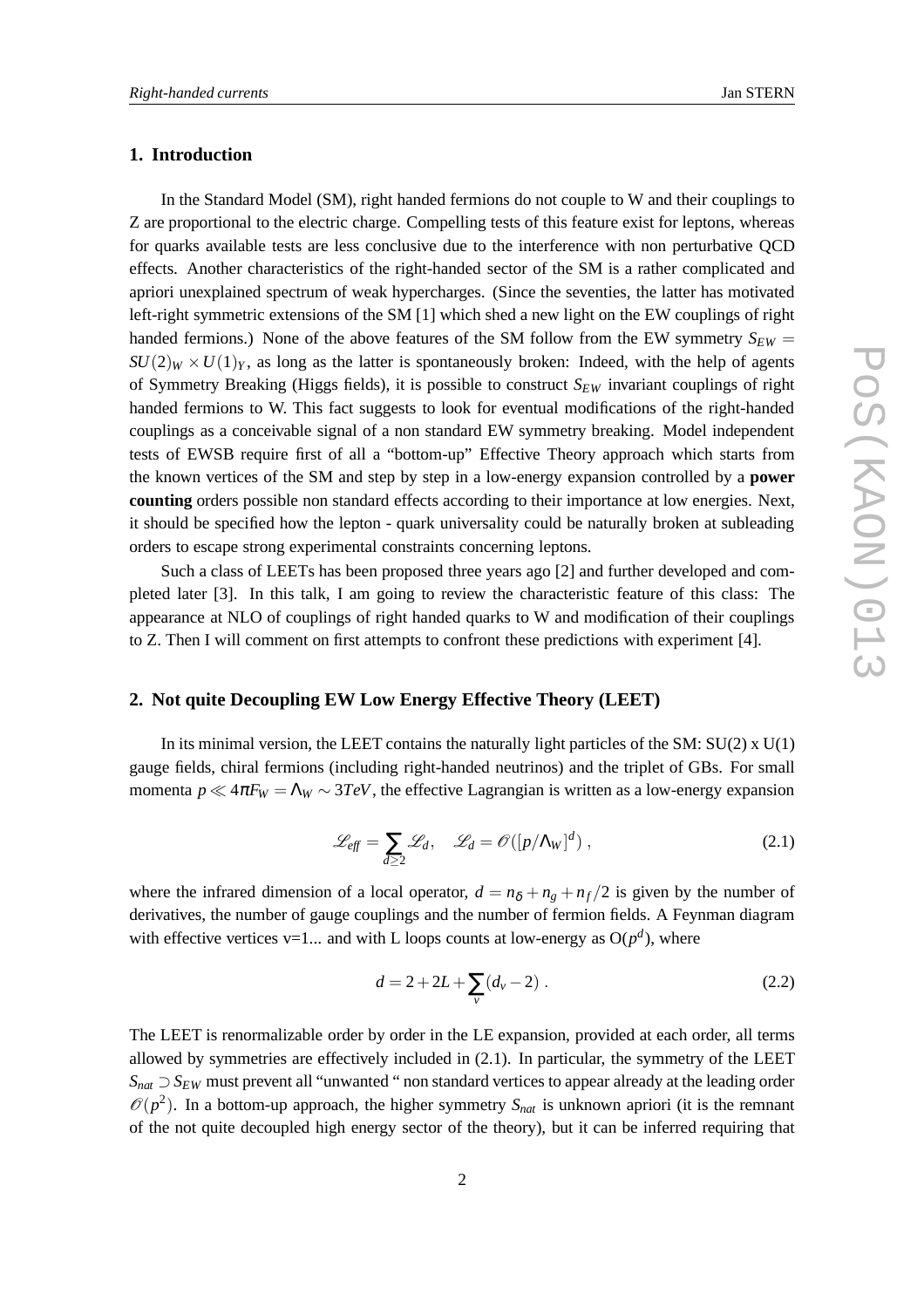the leading order  $\mathcal{L}_2$  of the LEET coincides with the Higgs-free part of the SM Lagrangian. I refer to [3], where it is shown that the **minimal solution** of this condition reads

$$
S_{nat} = \left[ SU(2)_{G_L} \times SU(2)_{G_R} \times U(1)_{G_B}^{B-L} \right]_{elem} \times \left[ SU(2)_{\Gamma_L} \times SU(2)_{\Gamma_R} \right]_{comp} \,. \tag{2.3}
$$

The Goldstone boson matrix  $\Sigma(x) \in SU(2)$  (needed to give masses to W and Z) transforms according to a different local chiral symmetry

$$
\Sigma(x) \to \Gamma_L(x)\Sigma(x)\left[\Gamma_R(x)\right]^{-1} \tag{2.4}
$$

than the chiral fermion doublets and the elementary gauge fields coupled to fermions

$$
\psi_{L/R} \to G_{L/R} \exp\left[-i\frac{B-L}{2}\alpha\right] \psi_{L/R} \,. \tag{2.5}
$$

The most general Lagrangian of dimension  $d = 2$  invariant under the linear action of the symmetry *Snat* reads

$$
\mathcal{L}\left(p^{2}\right) = \frac{F_{W}^{2}}{4} \left\langle D_{\mu} \Sigma^{\dagger} D^{\mu} \Sigma \right\rangle + i \overline{\psi_{L}} \gamma^{\mu} D_{\mu} \psi_{L} + i \overline{\psi_{R}} \gamma^{\mu} D_{\mu} \psi_{R}
$$

$$
-\frac{1}{2} \left\langle G_{L\mu\nu} G_{L}^{\mu\nu} + G_{R\mu\nu} G_{R}^{\mu\nu} \right\rangle - \frac{1}{4} G_{B\mu\nu} G_{B}^{\mu\nu} . \tag{2.6}
$$

It contains several gauge fields not observed at low energies  $E < \Lambda_W$ , no fermion masses and a gauge boson mass term which has no obvious connection with the SM. Nevertheless, the above Lagrangian reduces to the one of the SM upon imposing *Snat* - invariant constraints eliminating the redundant gauge fields through pairwise identification of different gauge factors up to a gauge transformation. (Notice that these constraints break the accidental L-R symmetry present in (2.6).) Example of such constraints is

$$
\Gamma_{L,\mu} = \mathcal{X} g_L G_{L,\mu} \mathcal{X}^{-1} + i \mathcal{X} \partial_\mu \mathcal{X}^{-1}
$$
 (2.7)

which replaces  $SU(2)_{G_L} \times SU(2)_{\Gamma_L}$  by its diagonal subgroup (identified with the SM weak isospin) and a scalar object  $\mathscr X$  which is a (constant) multiple of a  $SU(2)$  matrix, and is called "spurion". Similarly, one identifies up to a gauge  $\Gamma_{R,\mu} \sim g_R G_{R,\mu} \sim g_B G_{B,\mu} \tau_3/2$ . We then remain with the gauge fields of the SM, receiving standard masses and mixing through the first term in (2.6) and coupled in the standard way to fermions. In addition, we now have three  $SU(2)$  valued spurions  $\mathscr{X}, \mathscr{Y}$  and  $\omega$ 

$$
\mathscr{X}(x) = \xi \Omega_L(x), \quad \Omega_L(x) \in SU(2), \quad \mathscr{Y} = \eta \Omega_R, \quad \Omega_R \in SU(2), \quad \omega = \zeta \Omega_B, \quad \Omega_B \in SU(2)
$$
\n
$$
(2.8)
$$

populating the coset space  $S_{nat}/S_{EW} = SU(2)^3$ . To maintain invariance under  $S_{nat}$ , the spurions have to transform as

$$
\mathscr{X} \to \Gamma_L \mathscr{X} G_L^{-1}, \quad \mathscr{Y} \to \Gamma_R \mathscr{Y} G_R^{-1}, \quad \omega \to \Gamma_R \omega G_B^{-1}.
$$
 (2.9)

Consequently, the constraints selecting  $S_{EW} = SU(2)_W \times U(1)_Y$  of the SM as the maximal subgroup of *Snat* that is linearly realized at low energies can be equivalently written as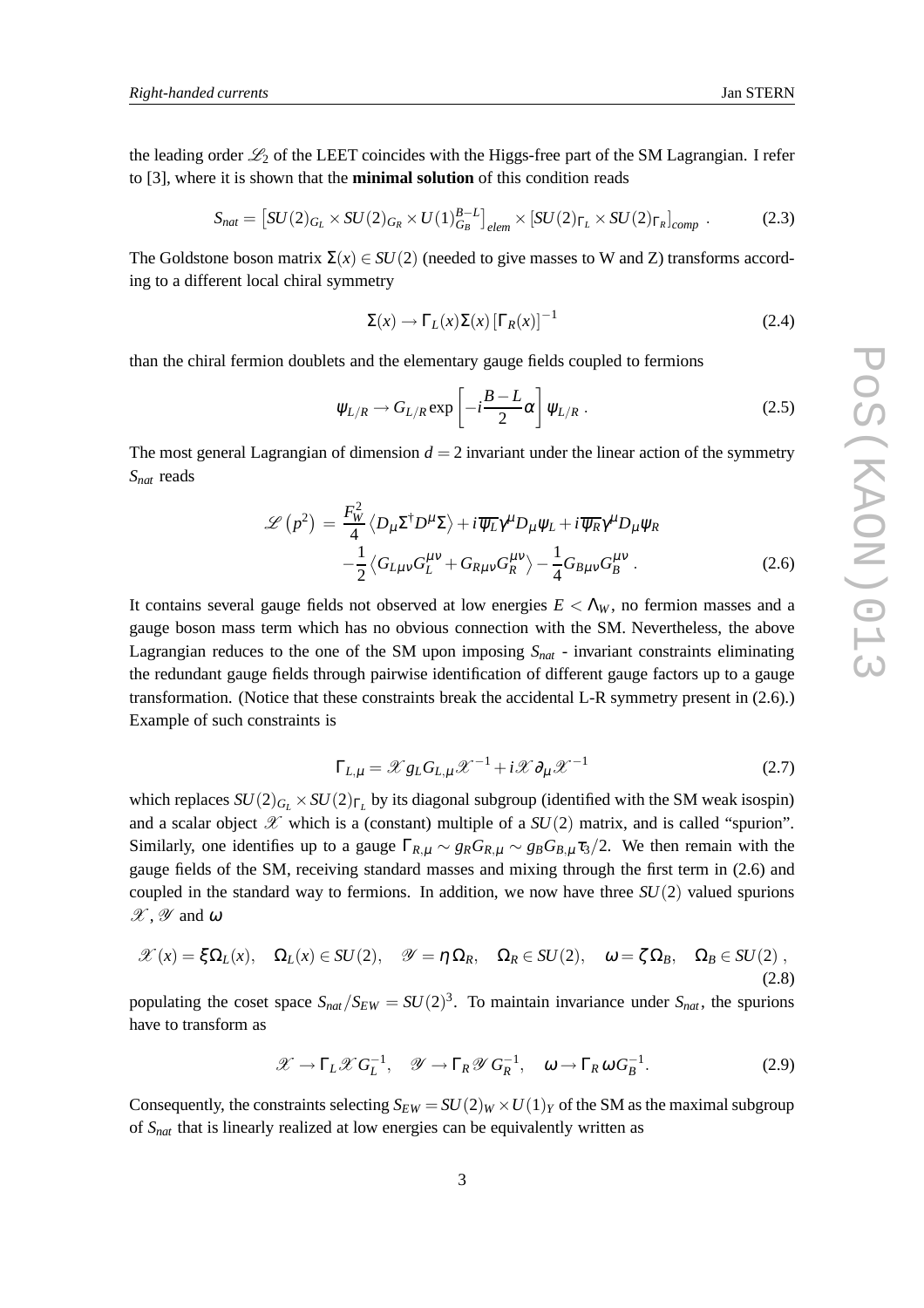$$
D_{\mu}\mathscr{X}=0, \quad D_{\mu}\mathscr{Y}=0, \quad D_{\mu}\omega=0 \tag{2.10}
$$

indicating that spurions do not propagate. There exists a gauge in which the spurions reduce to three real parameters  $\xi$ ,  $\eta$  and  $\zeta$  which are exterior to the SM and whose magnitude is not fixed by the LEET. They will be considered as **small expansion parameters** describing effects beyond the SM.

The physical origin of spurions satisfying the constraints (2.10) can be understood as resulting from a particular non decoupling limit of an ordinary Higgs mechanism in which both Higgs bosons and some combinations of gauge fields become very massive. Massive gauge fields decouple, whereas heavy Higgs fields reduce to non propagating spurions, defining a non linear realization of the symmetry  $S_{nat}/S_{EW}$ .

Spurions are **needed** to write down *Snat* invariant fermion masses. Consequently, the latter will be suppressed with respect to the scale  $\Lambda_W$  by powers of spurion parameters  $\xi$  and  $\eta$ . The least suppressed mass - the top mass - will be proportional to the product

$$
\xi \eta \sim m_{top}/\Lambda_W = \mathcal{O}(p), \quad d^* = d + \frac{1}{2}(n_{\xi} + n_{\eta}). \tag{2.11}
$$

This suggests to extend the low-energy power counting to spurions introducing the chiral dimension  $d^*$  defined above. This guarantees that both the fermion mass term and the lagrangian (2.6) have  $d^* = 2$  characteristic of the leading order of the LEET. Notice that the power counting formula also holds replacing in  $(2.2)$  *d* by  $d^*$ .

The third spurion  $\omega$  breaks B-L, which is thus predicted to be a part of the LEET. Consequently, the parameter  $\zeta \ll \xi \sim \eta$  naturally accommodates the smallness of Lepton number violation and of the Majorana masses.

#### **3. Next to Leading Order (NLO)**

The NLO consists of all  $S_{nat}$  invariant operators of the chiral dimension  $d^* = 3$ . There are two and only two such operators: they describe non standard couplings of fermions to W and Z and they are suppressed by two powers of spurions  $\mathscr X$  or  $\mathscr Y$ :

$$
\mathscr{O}_L = \bar{\psi}_L \mathscr{X}^\dagger \gamma^\mu \Sigma D_\mu \Sigma^\dagger \mathscr{X} \psi_L,\tag{3.1}
$$

for left handed fermions, whereas for right handed fermions one has

$$
\mathcal{O}_R^{a,b} = \bar{\psi}_R \mathcal{V}_a^{\dagger} \gamma^{\mu} \Sigma^{\dagger} D_{\mu} \Sigma \mathcal{Y}_b \psi_R.
$$
 (3.2)

where  $a, b \in [U, D]$ , label covariant projections on Up and Down components of right handed doublets. These operators already carry their respective suppression factors, they are  $\mathcal{O}(p^2 \xi^2)$  and  $\mathcal{O}(p^2\eta^2)$  respectively. The full  $d^* = 3$  part of the effective Lagrangian can be written as

$$
\mathcal{L}_{\text{NLO}} = \rho_L \mathcal{O}_L(l) + \lambda_L \mathcal{O}_L(q) + \sum_{a,b} \rho_R^{a,b} \mathcal{O}_R^{a,b}(l) + \sum_{a,b} \lambda_R^{a,b} \mathcal{O}_R^{a,b}(q) \tag{3.3}
$$

where  $\rho$  and  $\lambda$  are dimensionless low-energy constants which should be of order one (unless suppressed by an additional symmetry). The NLO couplings still respect the family symmetry . On the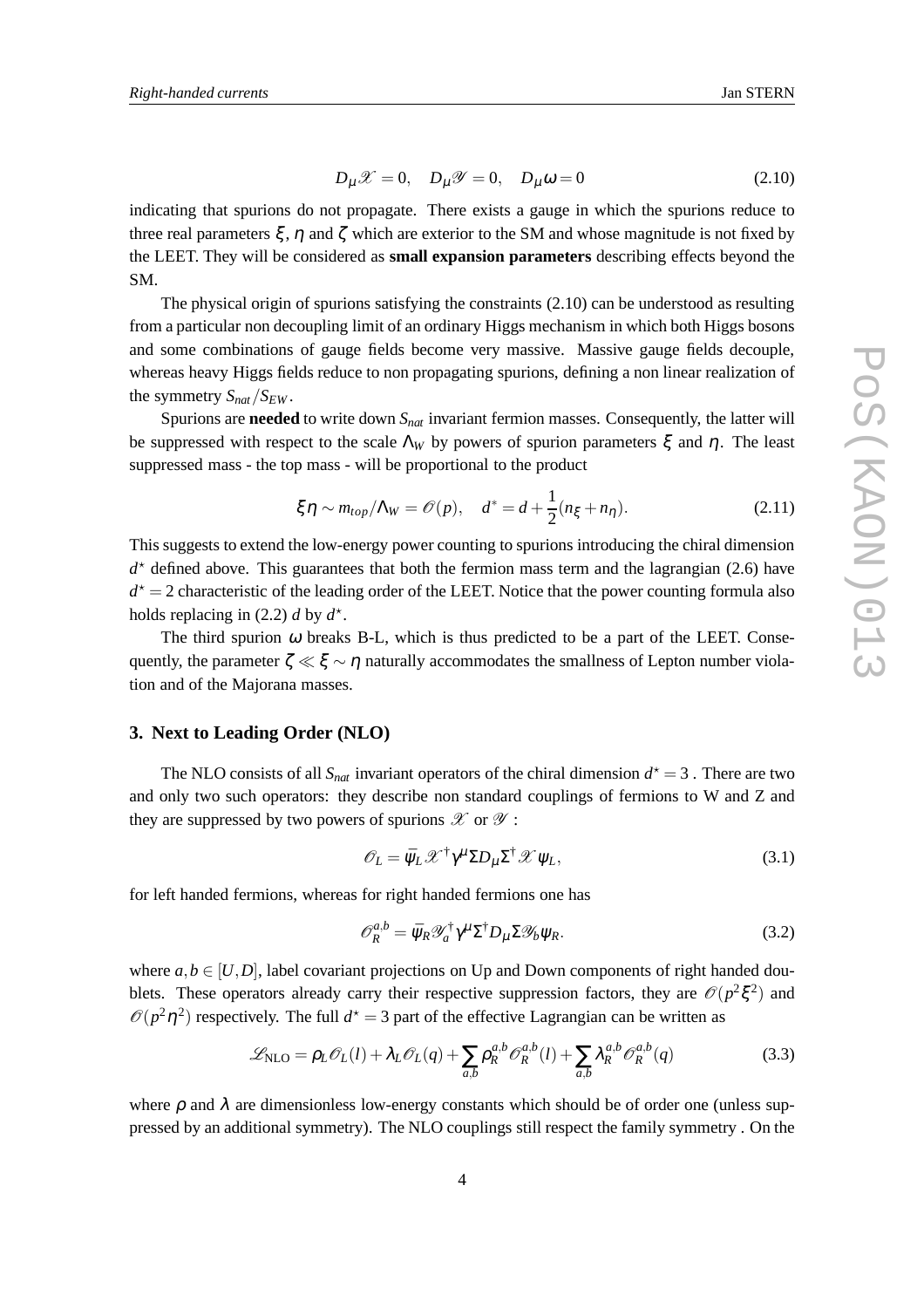other hand, at this subleading order, the lepton - quark universality could be broken, i.e.  $\rho \neq \lambda$  by the existence of additional reflection symmetry  $v_R \rightarrow -v_R$  which does not exist for quarks. Such a symmetry is not obstructed by the LO couplings to gauge fields (at LO, <sup>ν</sup>*<sup>R</sup>* decouples). It allows the right handed neutrino to get a **small Majorana mass** of the order  $\mathcal{O}(\zeta^2 \eta^2)$ , i.e. of a comparable size to left handed Majorana mass  $\mathcal{O}(\zeta^2 \xi^2)$  and to the strength of LNV. On the other hand, the reflection symmetry  $v_R \rightarrow -v_R$  forbids the Dirac neutrino-mass and could provide a natural explanation of the observed smallness of neutrino masses. A corollary of this "anti see-saw" mechanism [3] of suppression of neutrino masses is the **suppression of charged leptonic right-handed currents** i.e.  $\rho_R^{UD} = 0$  in Eq (3.3).

#### **4. Couplings to W**

Let us concentrate on couplings of fermions to W. Using the matrix notation in the family space  $U = (u, c, t)^T$ ,  $D = (d, s, b)^T$ ,  $N = (v_e, v_\mu, v_\tau)^T$ ,  $L = (e, \mu, \tau)^T$  and using the mass - diagonal basis, the couplings to W up to and including NLO become

$$
\mathcal{L}_{\rm W} = \frac{e(1 - \xi^2 \rho_L)}{\sqrt{2}s} \left\{ \bar{N}_L V_{\rm MNS} \gamma^\mu L_L + (1 + \delta) \bar{U}_L V_L \gamma^\mu D_L + \varepsilon \bar{U}_R V_R \gamma^\mu D_R \right\} W_\mu^+ + \text{h.c.}
$$
\n(4.1)

 $V_L$  and  $V_R$  are two independent **unitary** mixing matrices resulting (as in SM) from the diagonalization of quark masses. The (small) spurionic parameters  $\delta = (\rho_L - \lambda_L) \xi^2$  and  $\varepsilon = \lambda_R^{UD} \eta^2$  describe the chiral generalization of the CKM mixing induced by RHCs. Notice, in particular, that effective EW couplings in the vector and axial channels (more directly accessible than *V<sup>L</sup>* and *VR*)

$$
\mathcal{V}_{\text{eff}}^{ij} = (1 + \delta)V_L^{ij} + \varepsilon V_R^{ij} + \text{NNLO} ,
$$
  
\n
$$
\mathcal{A}_{\text{eff}}^{ij} = -(1 + \delta)V_L^{ij} + \varepsilon V_R^{ij} + \text{NNLO} ,
$$
\n(4.2)

need not to be unitary. The signal of RHCs can be detected as  $\mathcal{V}_{eff}^{ij} \neq -\mathcal{A}_{eff}^{ij}$ , i.e. comparing vector and axial vector transitions.

A particular attention should be payed to **light quarks**  $u, d, s$  for which the chirality breaking effects are tiny. In this sector all EW effective couplings can be expressed in terms of  $\delta$  and three parameters

$$
\varepsilon_{ns} = \varepsilon \operatorname{Re}\left(\frac{V_R^{ud}}{V_L^{ud}}\right), \quad \varepsilon_s = \varepsilon \operatorname{Re}\left(\frac{V_R^{us}}{V_L^{us}}\right), \quad \mathscr{V}_{\text{eff}}^{ud} = 0.97377(26) \equiv \cos\hat{\theta} \tag{4.3}
$$

where  $\mathcal{V}_{eff}^{ud}$  is determined from  $0^+ \rightarrow 0^+$  nuclear transitions [5]. Using further the unitarity of  $V_L$ and neglecting  $|V_L^{ub}|^2$ , all light quark effective couplings can be expressed as

$$
|\mathcal{V}_{eff}^{ud}|^2 = \cos^2 \hat{\theta}
$$
  
\n
$$
|\mathcal{A}_{eff}^{ud}|^2 = \cos^2 \hat{\theta} (1 - 4 \epsilon_{ns})
$$
  
\n
$$
|\mathcal{V}_{eff}^{us}|^2 = \sin^2 \hat{\theta} (1 + 2 \frac{\delta + \epsilon_{ns}}{\sin^2 \hat{\theta}})(1 + 2 \epsilon_s - 2 \epsilon_{ns})
$$
  
\n
$$
|\mathcal{A}_{eff}^{us}|^2 = \sin^2 \hat{\theta} (1 + 2 \frac{\delta + \epsilon_{ns}}{\sin^2 \hat{\theta}})(1 - 2 \epsilon_s - 2 \epsilon_{ns}).
$$
\n(4.4)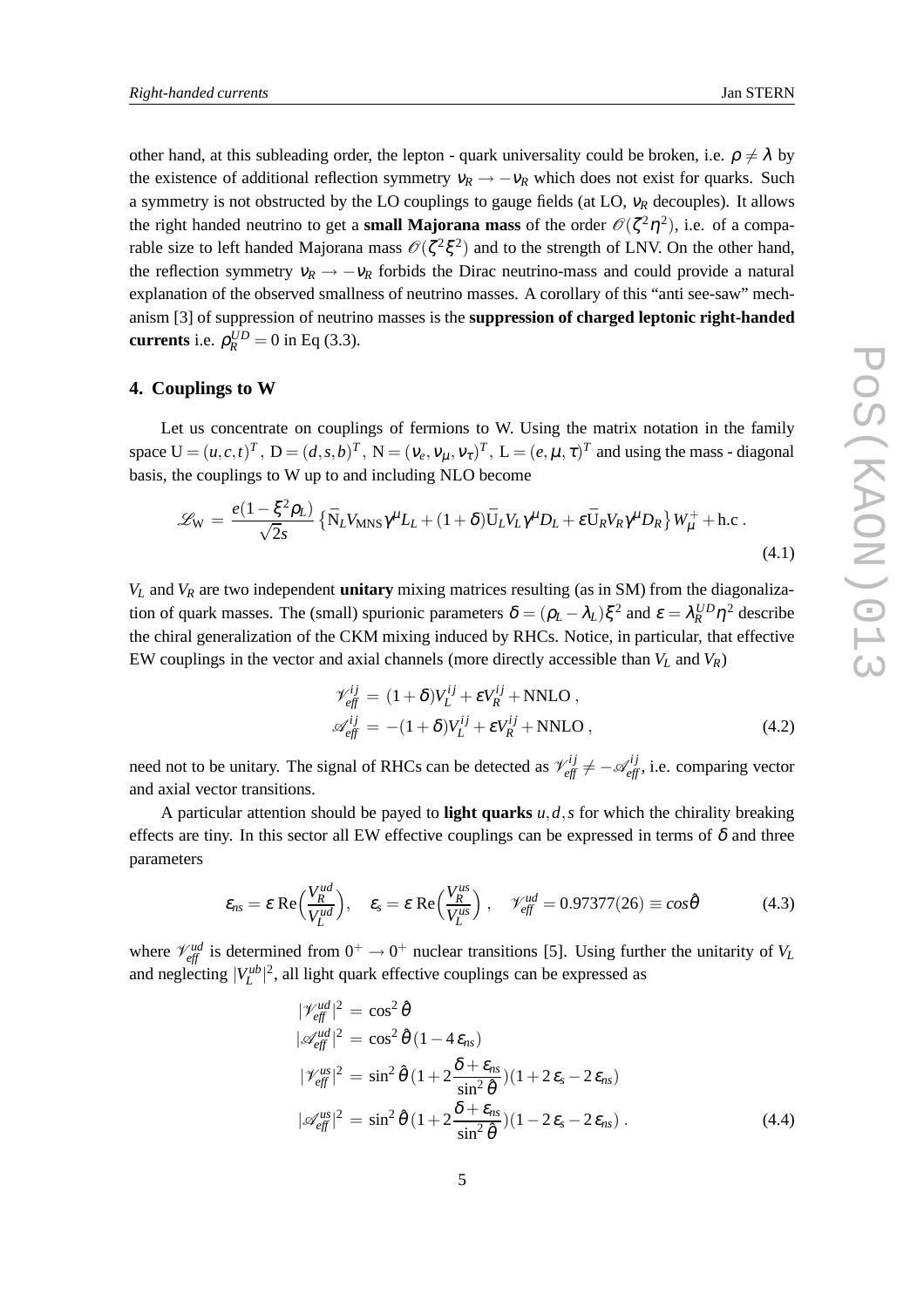The genuine spurion parameters  $\delta$  and  $\varepsilon$  are expected to be at most of order few percent. Since  $|V_L^{us}| \ll |V_L^{ud}| \sim 1$  and the matrix  $V_R$  is unitary, one should have  $|\varepsilon_{NS}| < \varepsilon$ . On the other hand, the parameter <sup>ε</sup>*<sup>S</sup>* measuring RHCs strangeness changing transitions **can be enhanced** if the mixing hierarchy for right handed light quarks is inverted,  $V_R^{ud} < V_R^{us}$ . In this case  $|\varepsilon_S|$  could be as large as 4.5ε. Clearly, this question should be decided experimentally.

#### **5. The stringent test of RHCs: Scalar**  $K_{\mu 3}$  form factor shape

Model independent bounds on  $V + A$  couplings of light quarks to W are extremely difficult to find, since they require an accurate control of QCD chiral symmetry breaking contributions when comparing hadronic matrix elements of vector and axial vector currents. One such test (never considered before) has been identified in Ref [7]. It is based on the Callan Treiman low - energy Theorem already discussed in the talk by E. Passemar [6]. The (normalized) scalar  $K_{\mu 3}^L$  form factor *f*(*t*)

$$
f(t) = \frac{f_S^{K^0 \pi^-}(t)}{f_+^{K^0 \pi^-}(0)} = \frac{1}{f_+^{K^0 \pi^-}(0)} \left( f_+^{K^0 \pi^-}(t) + \frac{t}{\Delta_{K\pi}} f_-^{K^0 \pi^-}(t) \right) , \quad f(0) = 1.
$$
 (5.1)

where  $\Delta_{K\pi} = m_K^2 - m_\pi^2$ , satisfies

$$
C \equiv f(\Delta_{K\pi}) = \frac{F_{K^+}}{F_{\pi^+}} \frac{1}{f_+^{K^0 \pi^-}(0)} + \Delta_{CT}, \quad C = B_{exp} r + \Delta_{CT}.
$$
 (5.2)

Here,  $\Delta_{CT} = -3.5 \times 10^{-3}$  is a tiny correction which has been estimated in one loop ChPT. In the absence of RHCs, the value C of the scalar form factor at the Callan Treiman point can be directly expressed in terms of measured branching fractions  $(K_{12}/\pi_{12}, K_{13})$  and  $V^{ud}$  giving [5]  $B_{exp} = 1.2438 \pm 0.0040$  in the second Eq. (5.2). RHCs make appear additional correction factor *r* 

$$
r = \left| \frac{\mathcal{A}_{\text{eff}}^{\text{ud}} \mathcal{V}_{\text{eff}}^{\text{us}}}{\mathcal{V}_{\text{eff}}^{\text{ud}} \mathcal{A}_{\text{eff}}^{\text{us}}} \right| = 1 + 2(\varepsilon_S - \varepsilon_{NS}). \tag{5.3}
$$

Hence, in the presence of RHCs the Callan Treiman theorem yields

$$
\ln C = 0.2182 \pm 0.0035 + \tilde{\Delta}_{CT} + 2(\varepsilon_s - \varepsilon_{ns}) = 0.2182 \pm 0.0035 + \Delta \varepsilon , \qquad (5.4)
$$

with  $\tilde{\Delta}_{CT} = \Delta_{CT}/B_{exp}$ .

An accurate physically motivated parametrization of the scalar form-factor  $f(t)$  has been proposed [7] which allows to determine the parameter  $\ln C$  from the measured  $K_{\mu}^L$  decay distributions. The corresponding measurement is particularly delicate, since the experimental t - distribution is not easy to reconstruct from the data. Furthermore, different experiments have access to different decay distributions which do not have the same sensitivity to ln*C* and to the shape of the vector form factor. There exists a relation between  $\ln C$  and the slope parameter  $\lambda_0$  [6] but it is not enough precise to reduce the determination of ln*C* to existing (controversial) determinations of the slope  $\lambda_0$  assuming the linear t-dependence of the scalar form factor [8, 9, 10] or at most injecting information about its curvature [11]. Recently, NA48 collaboration has published the result of a direct determination of  $\ln C$  based on the dispersive representation of  $f(t)$  [10]

$$
\ln C_{exp} = 0.1438 \pm 0.0138, \quad \Delta \varepsilon = -0.074 \pm 0.014 \tag{5.5}
$$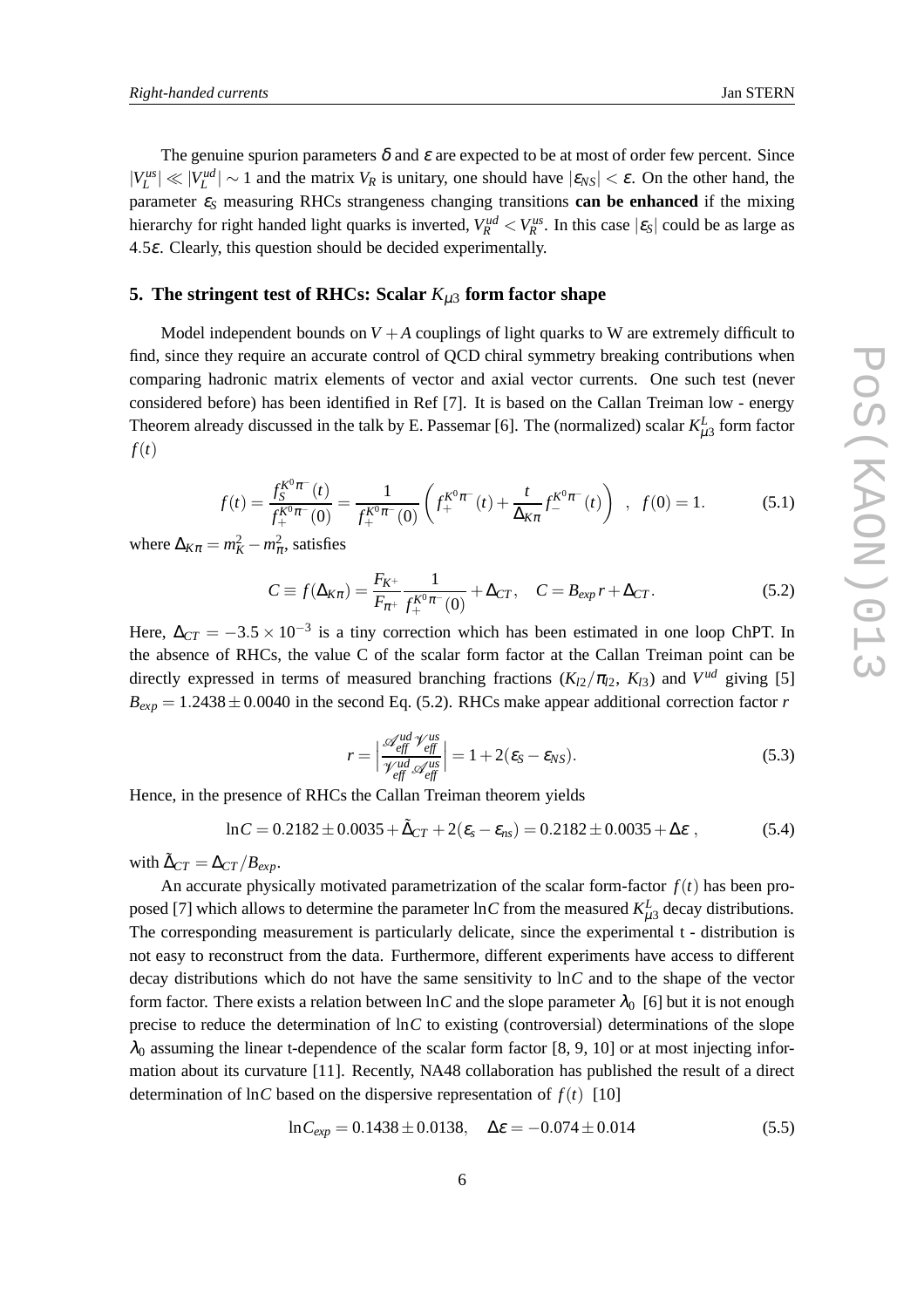Other analysis of  $K_{\mu 3}$  decay distributions from KLOE [12] and KTeV [13] based on the dispersive representation of the two form factors are underways. They should clarify the experimental situation and provide an independent cross check of the NA48 result [10]. Awaiting an independent dispersive analysis of existing data samples, one should stress that the result (5.5) indicates a  $5\sigma$ deviation from the SM prediction. In particular, if the discrepancy would have to be explained within QCD, the ChPT estimate of ∆*CT* would have to be underestimated by a factor 20. On the other hand, within the class of LEET defined above the interpretation of the result (5.5) as a manifestation of couplings of right handed quarks to W is unambiguous. It amounts to a determination of the spurion parameter  $2(\epsilon_s - \epsilon_{NS})$ . Its size can be understood as a result of enhancement of  $V_R^{us}$  relative to the suppressed  $V_L^{us}$ . Beyond our LEET framework, other interpretations might be conceivable. For example a subTeV charged scalar coupled to scalar densities  $\bar{u}s$  and  $\bar{\mu}v$  could interfere with our analysis. We prefer to stay within the class of minimal LEET defined above and ask how does the same non standard operator (3.2) affect the couplings of right handed quarks to Z.

#### **6. Couplings to** *Z*

Non standard couplings to Z contained in the NLO Lagrangian (3.3) are suppressed by the same two spurion parameters  $\xi^2$  (LHCs) and  $\eta^2$  (RHCs) as in the case of couplings to W discussed in Section 4. Hence, despite the apriori unknown "order one" prefactors  $\rho$  and  $\lambda$ , it is possible to relate orders of magnitude of non standard CC and NC couplings. In the left - handed sector we have altogether two NLO parameters:  $\delta = \xi^2(\rho_L - \lambda_L)$  and  $\xi^2 \rho_L$ , whereas in the right - handed sector there are three new parameters denoted  $\varepsilon^e$ ,  $\varepsilon^U$ ,  $\varepsilon^D$  and proportional to the spurion  $\eta^2$ .

|                         | Measurement | Fit     | $\cap$ meas $\equiv$<br>$\sigma$ <sup>meas</sup>        |
|-------------------------|-------------|---------|---------------------------------------------------------|
|                         |             |         | $\overline{4}$<br>5<br>$\mathcal{D}_{\mathcal{A}}$<br>3 |
| $\Gamma_Z$ [GeV]        | 2.4952(23)  | 2.4943  |                                                         |
| $\sigma_{had}$ [nb]     | 41.540(37)  | 41.569  |                                                         |
| $R_{\rm e}$             | 20.767(25)  | 20.785  |                                                         |
| $A_{FB}^l$              | 0.0171(10)  | 0.0165  |                                                         |
| $\mathcal{A}_l(P_\tau)$ | 0.1465(32)  | 0.1485  |                                                         |
| $R_h$                   | 0.21629(66) | 0.21685 |                                                         |
| $R_{c}$                 | 0.1721(30)  | 0.1725  |                                                         |
| $A_{FB}^b$              | 0.0992(16)  | 0.1012  |                                                         |
| $A_{FR}^c$              | 0.0707(35)  | 0.0707  |                                                         |
| $\mathcal{A}_h$         | 0.923(20)   | 0.910   |                                                         |
| $\mathcal{A}_{c}$       | 0.670(27)   | 0.636   |                                                         |
| $\mathcal{A}_l(SLD)$    | 0.1513(21)  | 0.1485  |                                                         |
| $Br(W \to l\nu)$        | 0.1084(9)   | 0.1089  |                                                         |

**Figure 1:** *Pull for the Z pole observables in the full fit*

We have performed the NLO fit to the usual set of Z - pole pseudo-observables displayed in Fig. 1 including the lepton branching fraction of W (particularly sensitive to the parameter  $\delta$ ) as well as spin asymmetries measured at SLD. The fit is described in details in [4]. It has  $\chi^2/dof = 8.5/8$  and it gives  $\delta = \xi^2(\rho_L - \lambda_L) = -0.004(2)$ ,  $\xi^2 \rho_L = 0.001(12)$  and  $\varepsilon^e \equiv \eta^2 \rho_R^{DD} =$  $-0.0024(5)$ .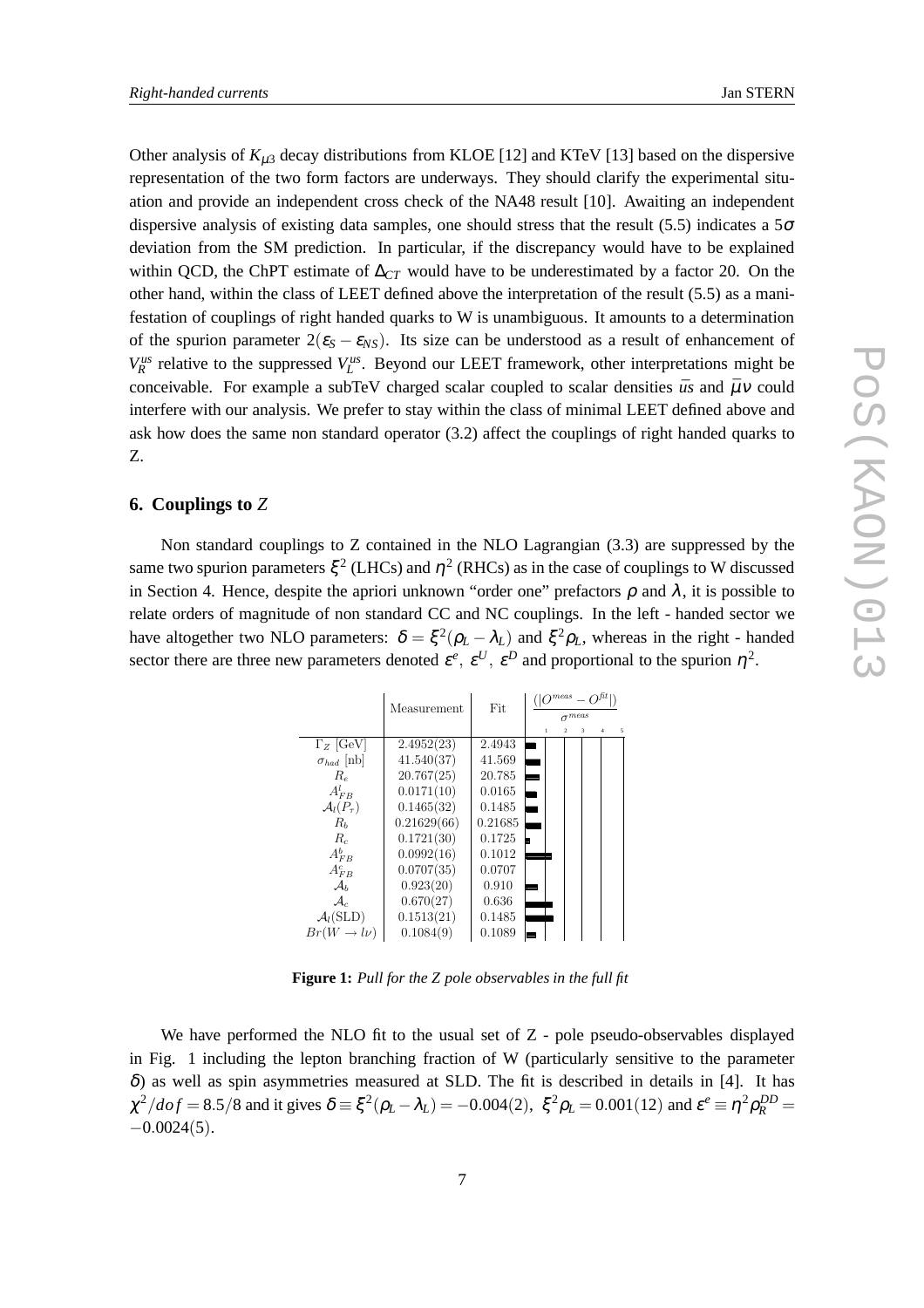The most important NLO modification of couplings to Z turns out to occur for right handed quarks:  $\varepsilon^U \equiv \eta^2 \lambda_R^{UU} = -0.02(1)$   $\varepsilon^D \equiv \eta^2 \lambda_R^{DD} = -0.03(1)$ . The correlations can be found in [4].

Two comments are in order. First, the most important NLO non standard couplings to Z seem to occur for **right handed quarks**. Their size compares well with the couplings of right handed quarks to W as suggested by the  $K_{\mu3}^L$  dispersive Dalitz plot analysis [10]. Next, the fit is of a very good quality as illustrated in Fig. 1 in terms of "pulls". In particular, the b-quark forward backward asymmetry  $A_{FB}^b$  and  $R^b$  are both well reproduced without modifying the flavour universality of NC EW couplings. The long standing "puzzle of b-asymmetries" has apparently gone thanks to the modified right-handed couplings of D type quarks to Z.

## **7.**  $F_K/F_{\pi}$  and  $f_+(0)$

The low-energy QCD quantities  $F_K$ ,  $F_\pi$ ,  $f_+(0)$ ... are defined independently of EW interactions in terms of QCD correlation functions and they are accessible to ChPT and lattice studies. On the other hand their experimental values extracted from semileptonic branching fractions depend on the presumed EW vertices via the effective EW couplings (4.4). Fixing experimental values of  $V_{\text{eff}}^{ud}$  (4.3) and of the semi leptonic branching ratios,  $F_K, F_\pi, f_+(0)$  ... become unique functions of spurion parameters <sup>ε</sup>*NS*, <sup>ε</sup>*<sup>S</sup>* and <sup>δ</sup>. One has

$$
\left(\frac{F_{K^+}}{F_{\pi^+}}\right)^2 = \left(\frac{\hat{F}_{K^+}}{\hat{F}_{\pi^+}}\right)^2 \frac{1 + 2\left(\varepsilon_s - \varepsilon_{ns}\right)}{1 + \frac{2}{\sin^2\theta}(\delta + \varepsilon_{ns})}, \ |f_+^{K^0\pi^-}(0)|^2 = \left[\hat{f}_+^{K^0\pi^-}(0)\right]^2 \frac{1 - 2(\varepsilon_s - \varepsilon_{ns})}{1 + \frac{2}{\sin^2\theta}(\delta + \varepsilon_{ns})}, \ (7.1)
$$

where the hat indicates the corresponding values extracted from semi leptonic branching fractions (**assuming SM couplings**  $\varepsilon_{NS} = \varepsilon_S = \delta = 0$ ). The latter are known very precisely:

$$
\hat{F}_{K^+}/\hat{F}_{\pi^+} = 1.182(7), \ \hat{f}_+^{K^0 \pi^-}(0) = 0.951(5) \ . \tag{7.2}
$$

In fig. 2 are displayed lines of constant values of  $F_K/F_{\pi}$  and  $f_+(0)$  as a function of spurion parameters. One notes that  $F_K/F_\pi$  significantly decreases compared with the value 1.22 often used as input in ChPT. On the other hand,  $f_+(0)$  is not very constrained despite the Callan Treiman relation. Finally, nothing prevents the effective vector mixing matrix  $\mathcal{V}_{eff}$  to be nearly unitary without any fine tuning. One has

$$
|\mathscr{V}_{\text{eff}}^{\text{ud}}|^2 + |\mathscr{V}_{\text{eff}}^{\text{us}}|^2 = 1 + 2(\delta + \varepsilon_{\text{ns}}) + 2(\varepsilon_{\text{s}} - \varepsilon_{\text{ns}}) \sin^2 \hat{\theta} \ . \tag{7.3}
$$

The contribution of  $\varepsilon_{S}$ , the only parameter which might be enhanced above 0.01 is suppressed by  $sin^2\hat{\theta}$ .

In conclusion, we have presented and motivated a new low-energy test of non standard EW couplings of right handed quarks not considered before. Did one observe couplings of right handed quarks to W in  $K_{\mu 3}^L$  decay ? The final answer requires a more complete and dedicated experimental analysis. It also deserves a particular effort despite its difficulty.

I thank V. Bernard, M. Oertel, and E. Passemar for a valuable collaboration. This work has been supported in part by the EU contract MRTN-CT-2006-035482 (Flavianet).